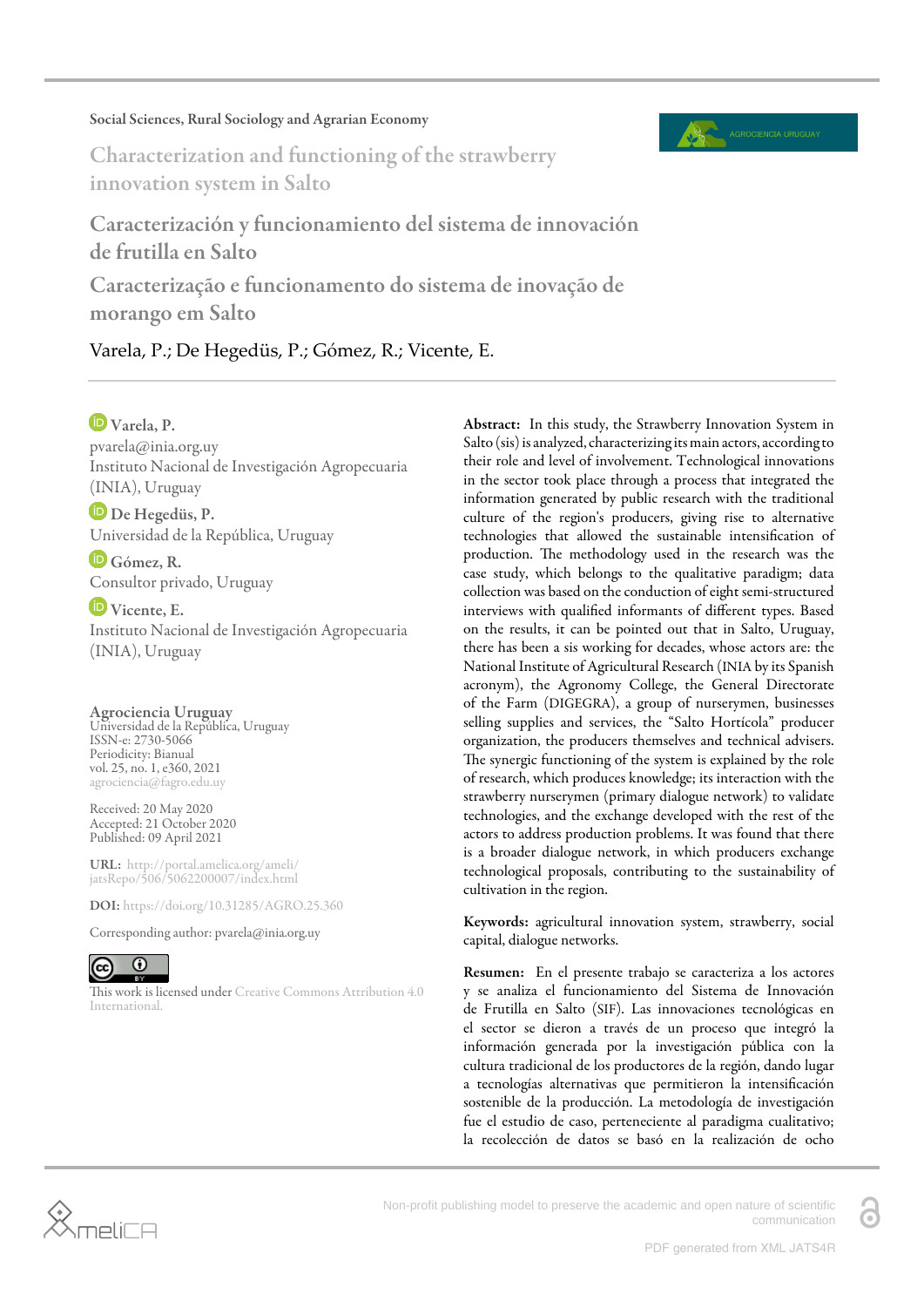entrevistas semiestructuradas a informantes calificados de diferente tipo. Según los resultados, puede afirmarse que en Salto, Uruguay, existe un sistema de innovación cuyos actores de mayor importancia son: el Instituto Nacional de Investigación Agropecuaria (INIA), la Facultad de Agronomía, el grupo de viveristas, las empresas comercializadoras de insumos, los productores y los asesores técnicos privados. El funcionamiento sinérgico en el sistema está explicado por el rol de la investigación que genera conocimiento nacional, original, orientado a solucionar problemas limitantes y con mayor facilidad de adopción, su interacción con los viveristas de frutilla en una red primaria de diálogo donde se validan tecnologías, se incorpora conocimiento local e internacional a través de la promoción del intercambio con el resto de los actores para abordar los problemas productivos. Se comprobó que existe una red de diálogo más amplia, en la que los productores intercambian propuestas tecnológicas, contribuyendo a la sostenibilidad del cultivo en la región.

Palabras clave: sistema de innovación agrícola, fresa, capital social, redes de diálogo.

Resumo: No presente trabalho são caracterizados os atores e analisado o funcionamento do Sistema de Inovação de Frutilla en Salto (SIF). As inovações tecnológicas no setor ocorreram por meio de um processo que integrou as informações geradas pela pesquisa pública com a cultura tradicional dos produtores da região, dando origem a tecnologias alternativas que permitiram a intensificação sustentável da produção. A metodologia da pesquisa foi o estudo de caso, pertencente ao paradigma qualitativo; a coleta de dados baseou-se na realização de oito entrevistas semiestruturadas com informantes qualificados de diferentes tipos. De acordo com os resultados, pode-se afirmar que em Salto, Uruguai, existe um sistema de inovação cujos atores mais importantes são: o Instituto Nacional de Pesquisa Agropecuária (INIA), a Faculdade de Agronomia, o grupo de viveiros, as empresas comercializadoras de insumos, produtores e assessores técnicos privados. O funcionamento sinérgico do sistema explica-se pelo papel da investigação na geração de conhecimentos originais, nacionais, direccionados para a resolução de problemas limitantes e com maior facilidade de adopção, a sua interacção com os viveiros de morangos numa rede primária de diálogo onde são validadas tecnologias, o conhecimento local e internacional é incorporado por meio da promoção do intercâmbio com o restante dos atores para tratar de problemas de produção. Constatou-se que existe uma rede de diálogo mais ampla, em que os produtores trocam propostas tecnológicas, contribuindo para a sustentabilidade da cultura da região.

Palavras-chave: sistema de inovação agrícola, morango, capital social, redes de diálogo.

#### **AUTHOR NOTES**

pvarela@inia.org.uy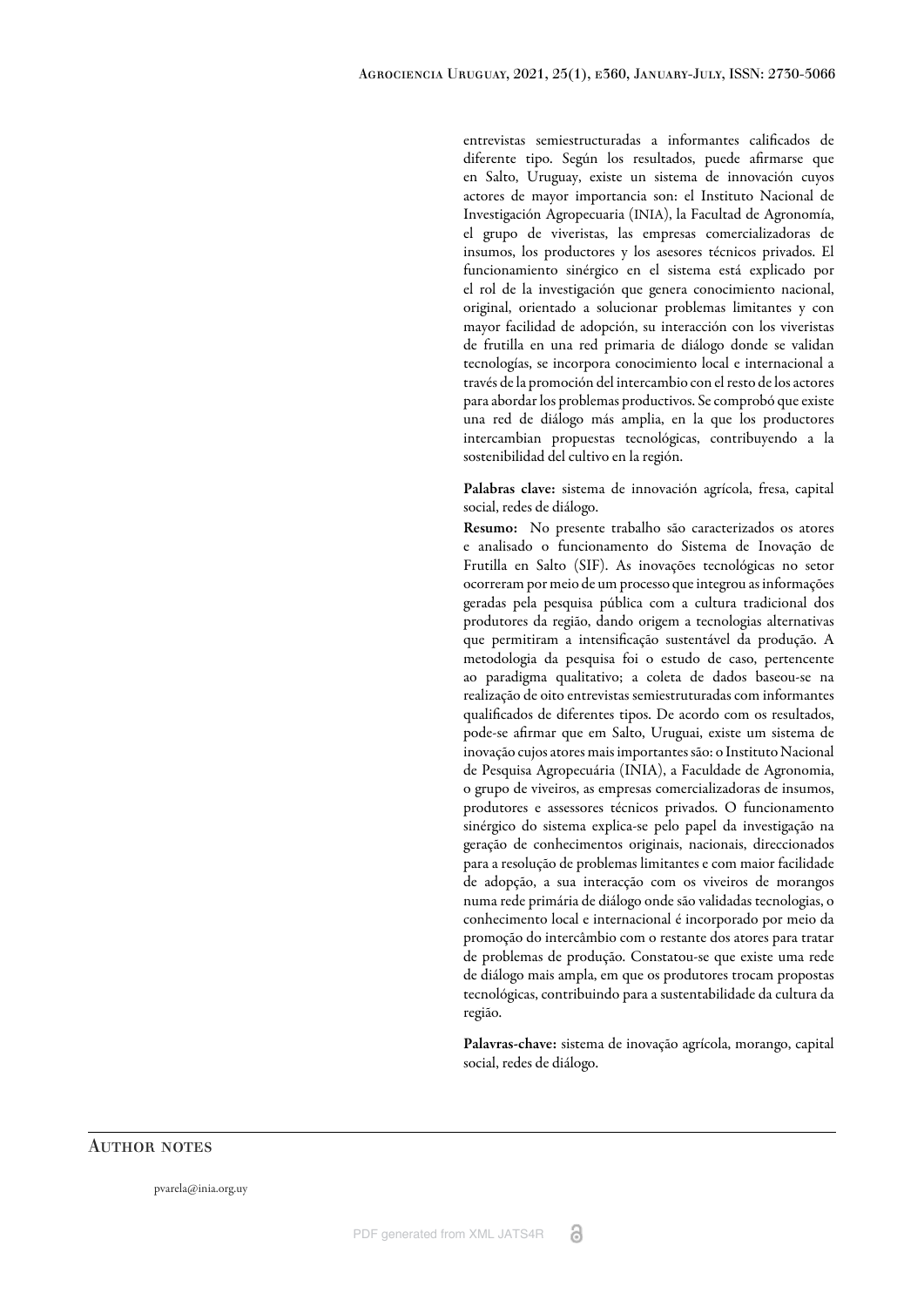### 1. INTRODUCTION

The present study aims to analyze the operation of the Strawberry Innovation System in Salto (SIS) and to characterize its participants. The research is carried out in the framework of the main author's thesis, within a Master in Social Sciences of the Agronomy College. In Uruguay, strawberry cultivation (*Fragaria X ananassa Duch.*) is located in the northern coastline's horticultural area, in the surroundings of the city of Salto, and in the southern regions of San Jose and Canelones. According to data from the General Agricultural Census $^{\left( 1\right) },$  $^{\left( 1\right) },$  $^{\left( 1\right) },$ the planted area is 127 ha, distributed in 121 production units. Strawberry is one of the most important crops grown in Salto's horticultural area, supplying 50% of the national annual consumption and practically all of the winter and early spring supply. Its production is associated with family units with intensive use of land, labor, and capital $^{(2)(3)}.$  $^{(2)(3)}.$  $^{(2)(3)}.$  $^{(2)(3)}.$ 

Strawberry production technology has been globally inspired by the Californian model, based on annual methyl bromide fumigation for disease and weed control, cultivars obtained by public and private genetic improvement programs and the use of plastic mulching $^{(4)(5)}$  $^{(4)(5)}$  $^{(4)(5)}$  $^{(4)(5)}$  $^{(4)(5)}$ . "Frigo" (cold-treated) and fresh (nonrefrigerated) plants are used, obtained in high elevation and high latitude nurseries far from fruit production areas, whose cultural practices include localized drip irrigation, among others. This system allowed increasing production per unit area between 30% and 50% $^{\rm (6)}$  $^{\rm (6)}$  $^{\rm (6)}$ . In other countries, greater environmental controls were added to the Californian technology using low plastic tunnels and, subsequently, macro-tunnels for higher scale protection<sup>[\(7\)](#page-12-6)</sup>. The technological bases of the Californian model have also been applied in Argentina<sup>([8\)](#page-12-7)</sup> and the rest of South America $^{(9)}$  $^{(9)}$  $^{(9)}$ .

Uruguay's southern region (San Jose and Canelones) depends on imported varieties obtained in California and on "frigo" plants imported from nurseries in the USA and Spain $^{\rm (10)}$  $^{\rm (10)}$  $^{\rm (10)}$ . Nevertheless, strawberry production technology in Salto's horticultural area has innovative aspects in key factors that differentiate it worldwide, as has been reported by several foreign authors. Plant production is carried out locally in nurseries at sea level, in high-temperature conditions under greenhouses and in the same fruit production farm. Non-refrigerated container plant production is used, in which national cultivars predominate $^{(11)(12)(13)(14)}.$  $^{(11)(12)(13)(14)}.$  $^{(11)(12)(13)(14)}.$  $^{(11)(12)(13)(14)}.$  $^{(11)(12)(13)(14)}.$  $^{(11)(12)(13)(14)}.$  $^{(11)(12)(13)(14)}.$  $^{(11)(12)(13)(14)}.$  In the Montreal Protocol, governments agreed to eliminate the use of methyl bromide due to its ozone-depleting potential $^{\rm(15)}$  $^{\rm(15)}$  $^{\rm(15)}$ . This has created difficulties for production models based on soil fumigation for disease, pest and weed eradication. In this context, new and several previously controlled pathogens that kill strawberry plants have emerged in multiple countries $^{\left(16\right)}$ .

Production in Uruguay has stood out for not adopting annual soil sterilization with methyl bromide $^{\left( 17\right) }$  $^{\left( 17\right) }$  $^{\left( 17\right) }$ . In Salto, emerging diseases in the crop are being successfully managed through tolerant cultivars and adjustments in the plant production process $^{\rm(18)}.$  $^{\rm(18)}.$  $^{\rm(18)}.$ 

Innovations in plant propagation technology, genetics, and disease management arose from a process that integrated information generated by public research with the traditional culture of Salto producers, which involves more intensive use of knowledge than the conventional Californian model $^{\left( 19\right) }$  $^{\left( 19\right) }$  $^{\left( 19\right) }$ . Therefore, it is of interest to analyze the participants of this regional and sectoral innovation system, which generated alternative technologies to the predominant systems worldwide and has contributed to sustainable intensification of production.

### 2. Conceptual framework: Innovation Systems in Agriculture

Starting from the linear technical change paradigm, supported by the diffusion of innovations by Rogers $^{(20)}$  $^{(20)}$  $^{(20)}$ , theoretical approaches ranged from different angles. It is among the systemic vision of technical change that the contributions of Roling $^{(21)}$  $^{(21)}$  $^{(21)}$  can be identified, describing the Information and Knowledge System (IKS)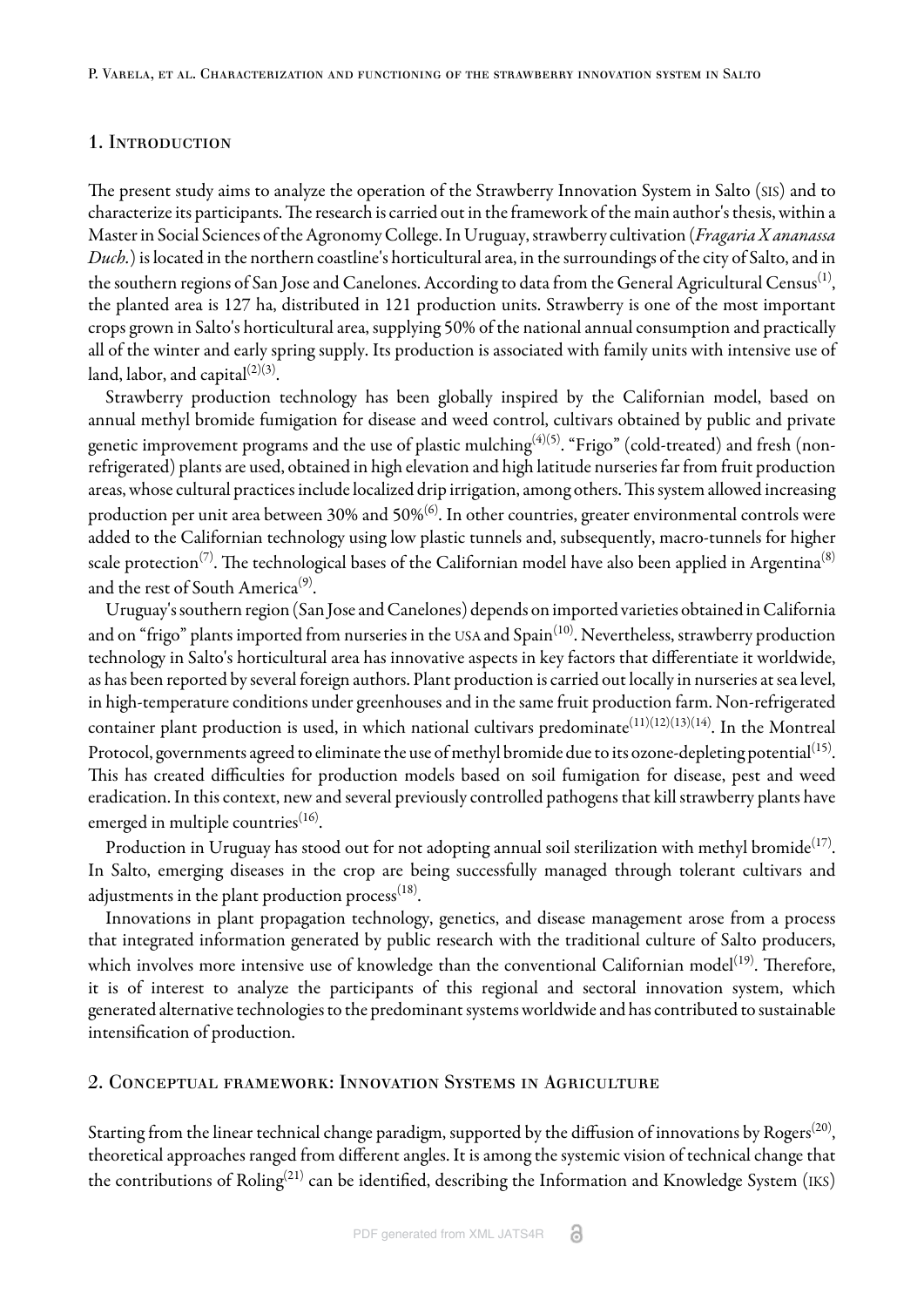as "the set of institutions, organizations, and people in the agricultural environment and their relationships and interactions, involved in the generation, transfer, storage, retrieval, integration, dissemination, and use of knowledge and information". For his part, Lundvall $^{(22)}$  $^{(22)}$  $^{(22)}$  describes innovation systems as open, evolutionary, and complex, which accompany relationships within and between organizations, institutions, and socioeconomic structures, creating competencies from learning processes based on both science and experience. This concept evolved into what is currently known as the Agricultural Innovation System (AIS). In essence, an AIS integrates the traditional participants of the IKS (research, Technical Advice and Rural Extension (TARE) and producers) and other relevant actors.

It is important to note, as Arocena and Sutz $^{(23)}$  $^{(23)}$  $^{(23)}$  rightly argue, that the innovation system concept does not describe an existing situation in Uruguay, unlike in other more developed countries. On the contrary, it is an ex-ante approach that is used for its ability to analyze a situation, detecting possible improvements.

In recent decades, the AIS approach has gained popularity as a framework for identifying bottlenecks and improvement opportunities for the innovation capacity of agricultural systems $^{(24)(25)(26)(27)}.$  $^{(24)(25)(26)(27)}.$  $^{(24)(25)(26)(27)}.$  $^{(24)(25)(26)(27)}.$  $^{(24)(25)(26)(27)}.$  $^{(24)(25)(26)(27)}.$  $^{(24)(25)(26)(27)}.$  $^{(24)(25)(26)(27)}.$  $^{(24)(25)(26)(27)}.$  The two factors that characterize AIS are a broad set of participants and the dynamic interactions between them promoting innovation. Innovation represents a change by which knowledge is applied in a process, product, or service incorporating new advantages for the market or society $^{(28)}$  $^{(28)}$  $^{(28)}$ . The conceptualization of AIS focuses on the interaction between research and TARE (classic in the different paradigms and approaches) while highlighting the importance of synergistic relationships between all relevant actors in the system (beyond research, TARE, and producers), including the private sector and the market.

Technical learning dialogue networks emerge from systemic approaches. Interactions between system actors are mainly channeled through networking $^{(29)}$  $^{(29)}$  $^{(29)}$ . Although these networks may include formal agreements, they basically consist of local groups depending on informal ties and managing a knowledge stock that is under constant transformation $^{(30)}$  $^{(30)}$  $^{(30)}$ . Producers' active participation in the process of identifying problems and improvement alternatives represents a paradigm shift in research, introducing greater producer inclusion in the development of innovations $^{\left( 31\right) }$  $^{\left( 31\right) }$  $^{\left( 31\right) }$ .

In participative approaches, innovation is no longer conceived as coming only from external sources, but is developed and designed in its application context involving those in charge of the systems and the decision-making<sup>[\(32](#page-14-0))</sup>.

The ability of a network to effectively operate on an AIS depends on the density and quality of the interactions between the actors (factoring neighborhood, activity type, family ties). Dialogue networks allow knowledge to be the "resulting product of the group's daily exchange of information, experiences, etc., meaning a deeper cooperation level that is not always conscious or intentional" $^{\left( 33\right) }$ .

#### 3. Methodology

A case study from the qualitative paradigm was used in this research. This paradigm aims to consider the studied situation, processes and relationships from the perspective of those being investigated and considering their own contexts, trying to understand the motives and reasons that drive their actions $^{(34)}.$  $^{(34)}.$  $^{(34)}.$ Several authors manifest that the study of information and knowledge systems (currently innovation systems) cannot be carried out from a quantitative perspective $^{(21)(35)}.$  $^{(21)(35)}.$  $^{(21)(35)}.$  $^{(21)(35)}.$  $^{(21)(35)}.$  The qualitative paradigm is particularly useful for understanding divergent perspectives whose actors are most likely different in their social, cultural and economic dimensions, and have knowledge and exchange information promoting problem-solving and innovation.

The case study involves the analysis of limited cases to gain in-depth knowledge of these, and is based on the researcher's interests<sup>[\(36\)](#page-14-4)[\(37](#page-14-5))[\(38](#page-14-6))</sup>. As a research design, it is characterized by its adaptability to study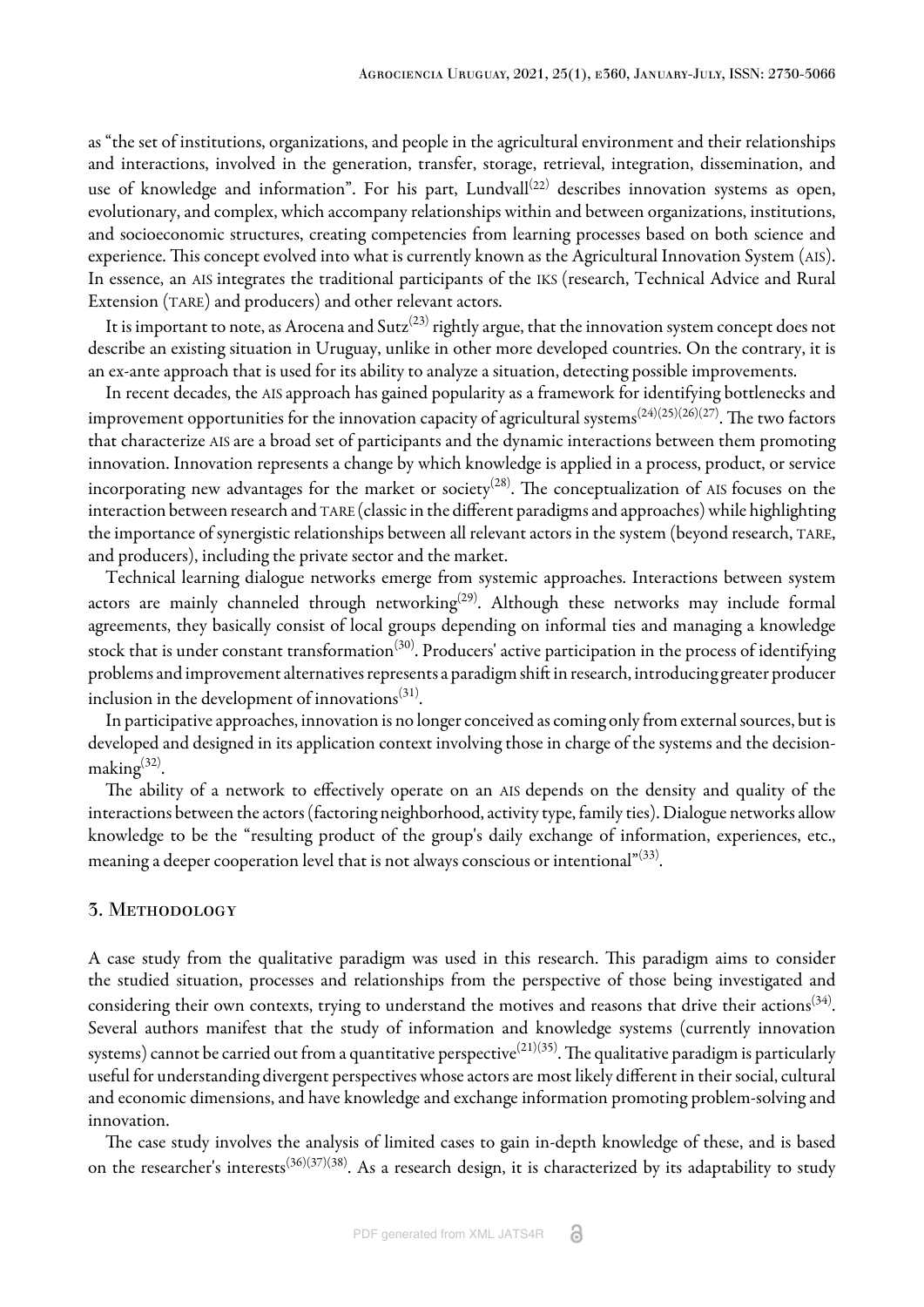contemporary phenomena in their real context, when the limits that separate the phenomenon from the context that affects it cannot be comfortably established, and there are different opposite visions. It is an always-under-construction creative process, in which the obtained results are studied, based on the established conceptual framework, looking for an emerging logic that links and integrates them $^{(39)}$  $^{(39)}$  $^{(39)}$ .

According to its design, this research has a simple case study format. Information was collected through eight semi-structured interviews with different qualified informants. These were conducted in Salto, in the second semester of 2018. The data provided by the interviewees were complemented with a review of the available documentation on the subject and input of the researchers given their related expertise and their experience working in the area.

The semi-structured interview follows a peer conversation model that allows the researcher to understand the perspective that the informants have on their lives and experiences expressed in their own words. It consists of pre-established questions that promote an interaction, where other topics, not previously selected, may arise. This provides the researcher with a holistic view of the situation under study $^{(40)}$  $^{(40)}$  $^{(40)}$ .

The interviews collected information on strawberry production innovation systems in northwestern Uruguay, with an emphasis on its participants, their relevance and interaction. In particular, the questions covered the following points: general information, SIS actor survey, knowledge management, existing problems, joints and suggestions for system improvement.

To select the eight qualified informants to interview, knowledge and experience regarding cultivation were taken into account, seeking a balance based on their degree of participation in the process, the task they perform, their training and the degree of involvement within the system. This selection criterion allowed obtaining extensive information about the processes that occurred by comparing different visions. Interviews included people associated with input commercialization, private technical assistance, teaching, research and university extension, public extension of MGAP, nurseries, and producers.

#### 4. Participant characterization and their relevance to the sis in Salto

### 4.1 Main stakeholders and their relevance

In this section, each of the participants and their importance within the SIS in Salto are described. They are: the National Agricultural Research Institute (INIA by its Spanish acronym), the General Directorate of the Farm of the Ministry of Livestock, Agriculture and Fisheries (DIGEGRA-MGAP by its Spanish acronym), the Agronomy College (state University -Udelar), a group of strawberry nurserymen, private advisory technicians, input trading companies, associations of horticultural producers of Salto, and horticultural producers of the region.

Actors or stakeholders are people, groups, or organizations that have an interest in a project or program. They are usually considered as those who can have a significant influence, either positive or negative. They are crucial for a situation to manifest in a certain way and for a transformation or change to occur $^{(41)}$  $^{(41)}$  $^{(41)}$ .

### *4.1.1 National Agricultural Research Institute*

The activities of INIA in strawberry cultivation technology in Salto are based in Salto Grande regional headquarters and are carried out within the framework of the National Horticultural Production Research Program since 1991. Research has focused on genetic improvement aiming to obtain better quality and agronomic behavior adapted cultivars, tolerant of diseases and pests, improving strawberry plant quality production through propagation technology adjustments and multiplier nurseries development. New protection and management practices have been periodically incorporated into the new cultivar selection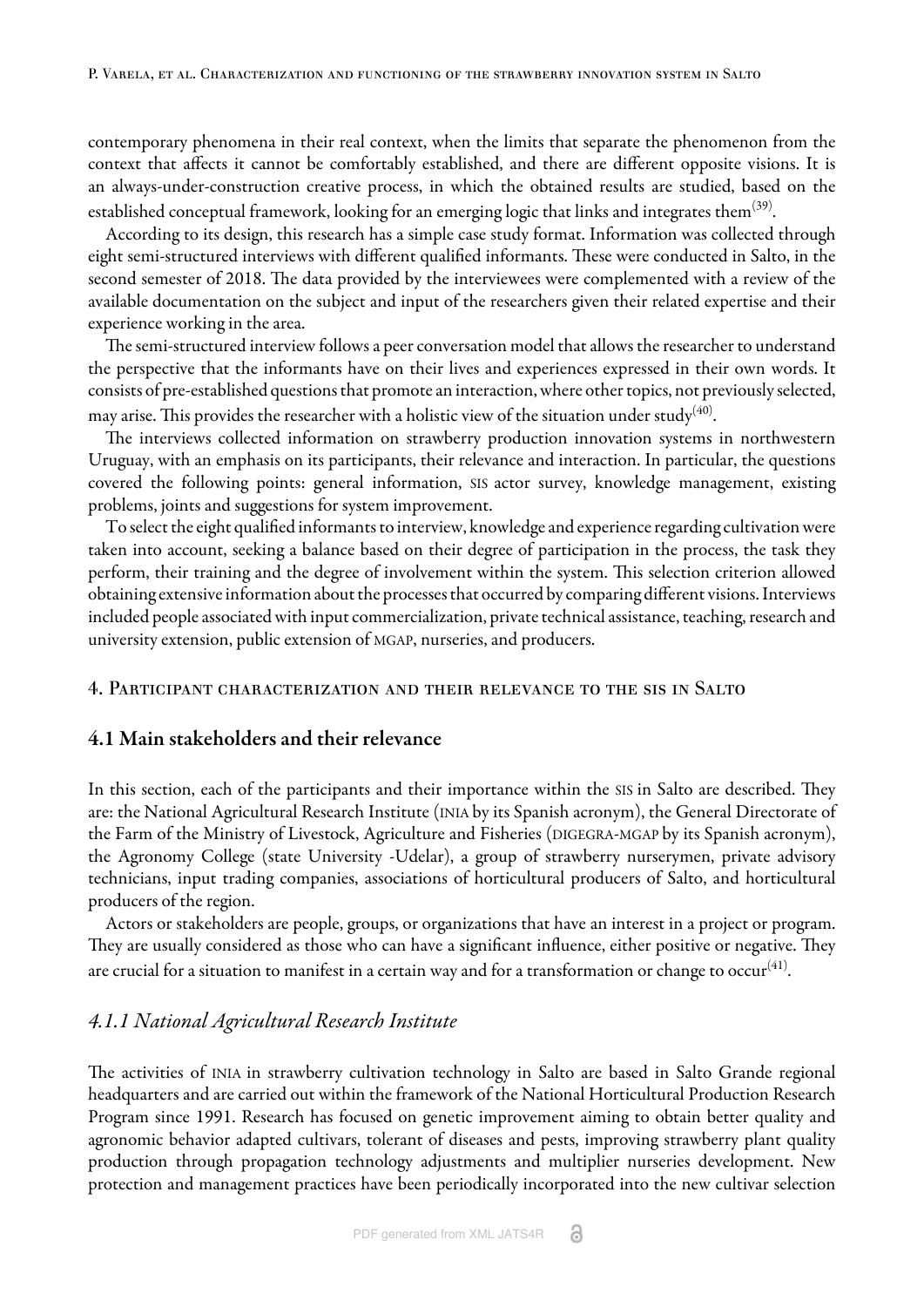and evaluation process, additionally adjusting some aspects of the production system $^{(42)}$  $^{(42)}$  $^{(42)}$ . Technological proposals are selected considering the likelihood of being adopted by users based on researchers' accumulated experience in the area through interaction with local producers and technicians, in addition to strategies such as validation in farms and critical discussion among nurserymen. An example is the approach used to manage the serious plant mortality problem associated with a new stem and root pathogen complex that emerged in 2015 $^{\rm (18)}$  $^{\rm (18)}$  $^{\rm (18)}$ . While recommending the several technological alternatives available within the integrated management and good agronomic practices, innovation focused on adapted tolerant cultivars "combining a high potential to control the sanitary problem in the short term and additionally requiring the lowest implementation cost in terms of time, management, investment or capital"<sup>[\(19\)](#page-13-9)</sup>. It should be noted that since 1975 and before the creation of INIA, research work was carried out at the Citriculture Experimental Station CIAAB-MAP (by its Spanish acronym), the Alberto Boerger Agricultural Research Center of the Ministry of Agriculture, adapting technology introduced from reference centers in usa, Europe and Japan in varieties, fertilization, planting distances and in the use of plastics for environmental control $^{(43)(44)(45)}.$  $^{(43)(44)(45)}.$  $^{(43)(44)(45)}.$  $^{(43)(44)(45)}.$  $^{(43)(44)(45)}.$  $^{(43)(44)(45)}.$ 

The interviewees highlight the work of INIA's genetic improvement program, fundamentally enhancing new material adapted to the Salto strawberry production system, allowing to maintain the competitiveness of the crop. "There was a radical change when INIA began with varieties like Arazá; after that, producers did not have to worry about yields or fungi. The investigation and search for better varieties that covered the producer's demand were never interrupted". "Salto is currently producing strawberries due to research. INIA's varieties are the most disseminated". "INIA has been of great importance generating new, increasingly better materials with greater potential".

Both technicians and producers interviewed recognize that "INIA does more than research, it has transferred knowledge and technologies that had a major role in plant production in pots and greenhouses which were fundamental pillars for solving plague problems as soon as they began", "it has always related with producers through different mechanisms", "when major problems arise, INIA is always present, proposing, informing and exchanging knowledge". The Institute has had a key role in generating technologies capable of solving important problems with appropriable proposals; consequently, inventions from technology generation have become innovations in the strawberry production model used in Salto.

The information provided in the interviews matches that reported by Pareja and others $^{(45)}$  $^{(45)}$  $^{(45)}$ , concluding that INIA's strawberry integrated production technologies allowed the permanence of producers in the field, by reducing the uncertainty of crop production and the consequent increase in projection possibilities of productive results. Additionally, there was a positive social effect on managing producers' welfare expectations.

# *4.1.2 General Directorate of the Farm of the Ministry of Livestock, Agriculture and Fisheries (digegra-mgap)*

DIGEGRA was created in 2007 with the mission of nationally "executing farming policies that guide the sector towards achieving sovereignty and food security, improving farmers' living conditions through training and extension of production techniques, taking care of the conservation of natural resources"<sup>([46\)](#page-14-14)</sup>. In 1990, the National Farm Board was created (JUNAGRA), absorbing the functions of the Farmer Plan and the Agroindustrial Projects Advisory Unit (UAPAG). As of 2007, DIGEGRA's regional agency based in Salto stopped engaging in aspects related to technological innovation in farm production (including strawberries), to focus on activities associated with the dissemination, evaluation, and monitoring of projects, participation in the rural development table, surveys and training in good agricultural practices, among others. This has led to the perception that its extension work in the area is not particularly relevant. Its role is perceived as that of gathering information and preparing projects. Some of the interviewees mentioned: "The Ministry is seen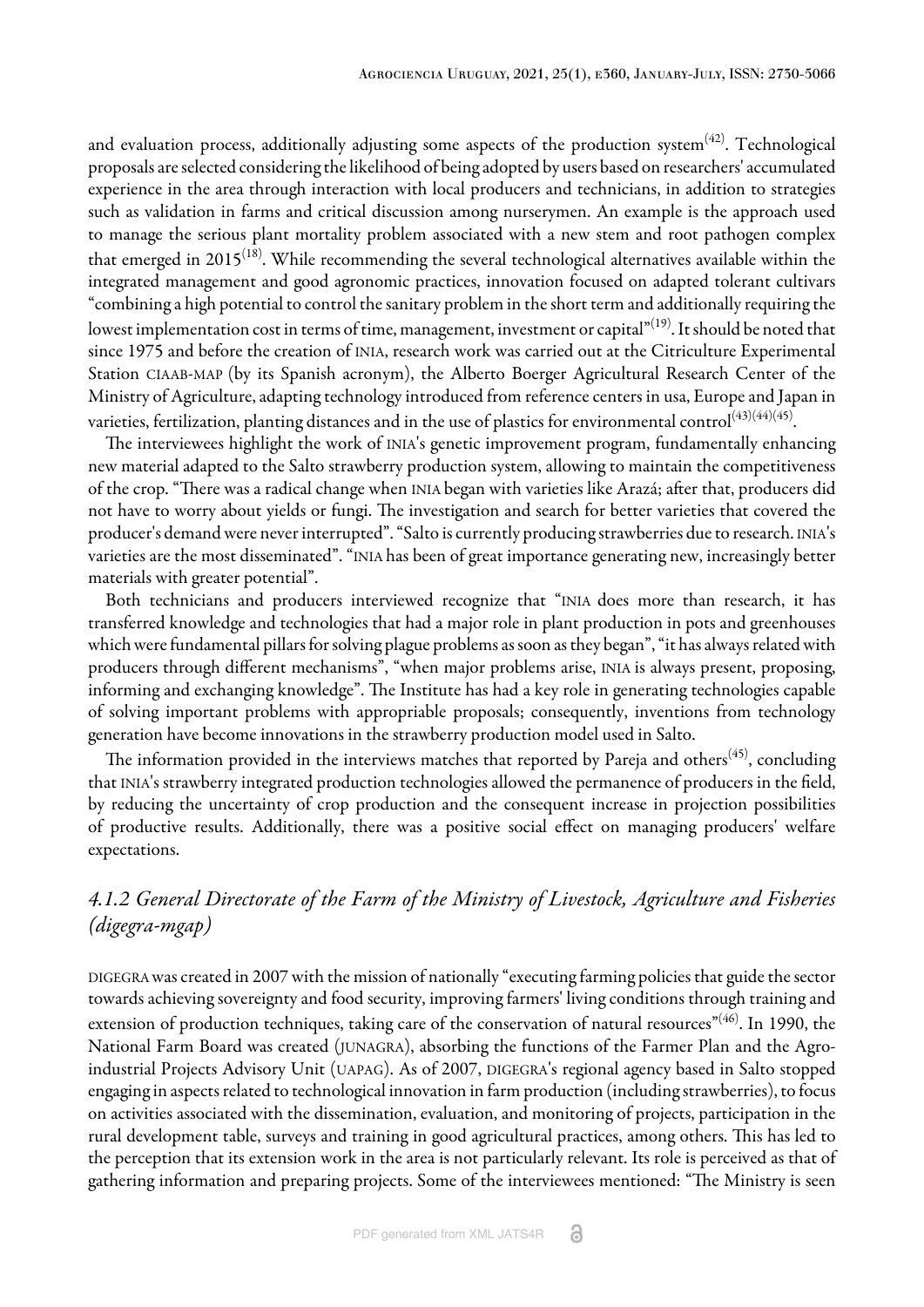as an office that is there, with few technicians and little presence in the fields". Other interviewees stated: "In DIGEGRA they are focused on completing forms related to commercial matters, but as far as extension, I don't see them participating". "DIGEGRA does fieldwork when there is a catastrophe, its current main role is monitoring the regional situation in terms of production and trade and surveying complex climatic situations, but with little impact on experience and knowledge exchange".

# *4.1.3 Agronomy College (state University, Udelar)*

The Agronomy College, dependent on the University of the Republic of Uruguay (FAGRO, UDELAR, by its Spanish acronyms), has regional presence through the Experimental Station of the Agronomy College in Salto (EEFAS, by its Spanish acronym), and offers courses corresponding to the first years of the bachelor on Agricultural Engineering at the Salto campus of the Regional University Center (CENUR), receiving a one-week stay, dedicated to protected horticultural crops within the bachelor of Horticulture of the specialization in Intensive Plant Production. The time devoted to teaching strawberry production technology is around 8 hours per week between lectures and fieldwork.

Strawberry research began in EEFAS in 1989, targeting issues like nitrogen and potassium fertilization through irrigation, adjustment of transplantation dates and shading in nurseries for plant production. Other studies aimed at improving the analysis of phosphorus in the soil, methods of direct harvest of strawberry and soil rotations and green manures. However, there were two lines of research with greater continuity that aimed at adjusting the techniques of container transplantation and the identification of disease-causing pathogens. Both lines of research were carried out in coordination with INIA and several undergraduate and graduate theses have been developed $^{\left( 47\right) }$ . The identification of pathogens has been relevant in generating pertinent knowledge, necessary for decision-making on two serious disease events that caused plant deaths in the area, at the end of the 90s and in 2015 $^{(48)}$  $^{(48)}$  $^{(48)}$ . The extension has been carried out through talks and field workshops for producers and technicians, in most cases together with INIA Salto Grande, so that the good synergy with INIA stands out: "When the problem of strawberry plant mortality emerged, a meeting was held in which INIA and FAGRO put the extensive research findings they had achieved so far on the table". The interviewees mentioned these are the principal research institutions and entities they go to when problems arise. "The Agronomy College researches and supports crop management although most of their time is teaching-oriented".

## *4.1.4 Strawberry Nursery Group*

Salto's strawberry nursery operators are horticultural producers who multiply cultivars obtained by INIA for the north coastline horticultural area, contributing to supply plant material of better genetic, physiological and sanitary quality $^{(49)}$  $^{(49)}$  $^{(49)}$ . In 2001, when the first variety of strawberries produced in Uruguay was obtained, it was necessary to promote agents that began the activity of producing plants for producers, since there were no nurseries in the area<sup>[\(3](#page-12-2))</sup>. Therefore, producers interested in both using the new genetics and collaborating in its dissemination to others were selected as licensees and multipliers.

The nursery operators are five producers who represent different scales of production, technological levels, and areas within Salto, they have been linked to producer associations and give different priority to nursery within their activities. They produce mother plants to supply their own nurseries and those of other producers, given that strawberry producers in Salto create their own nursery in a traditional model. In this way, the Salto nursery operators play a role that is more similar to that of livestock breeders, selling plants every year for producers' own fruit crop production. Producers and technicians agree that "most producers get their mother plants from nursery operators". "Regarding the renewal of mother plant material, nursery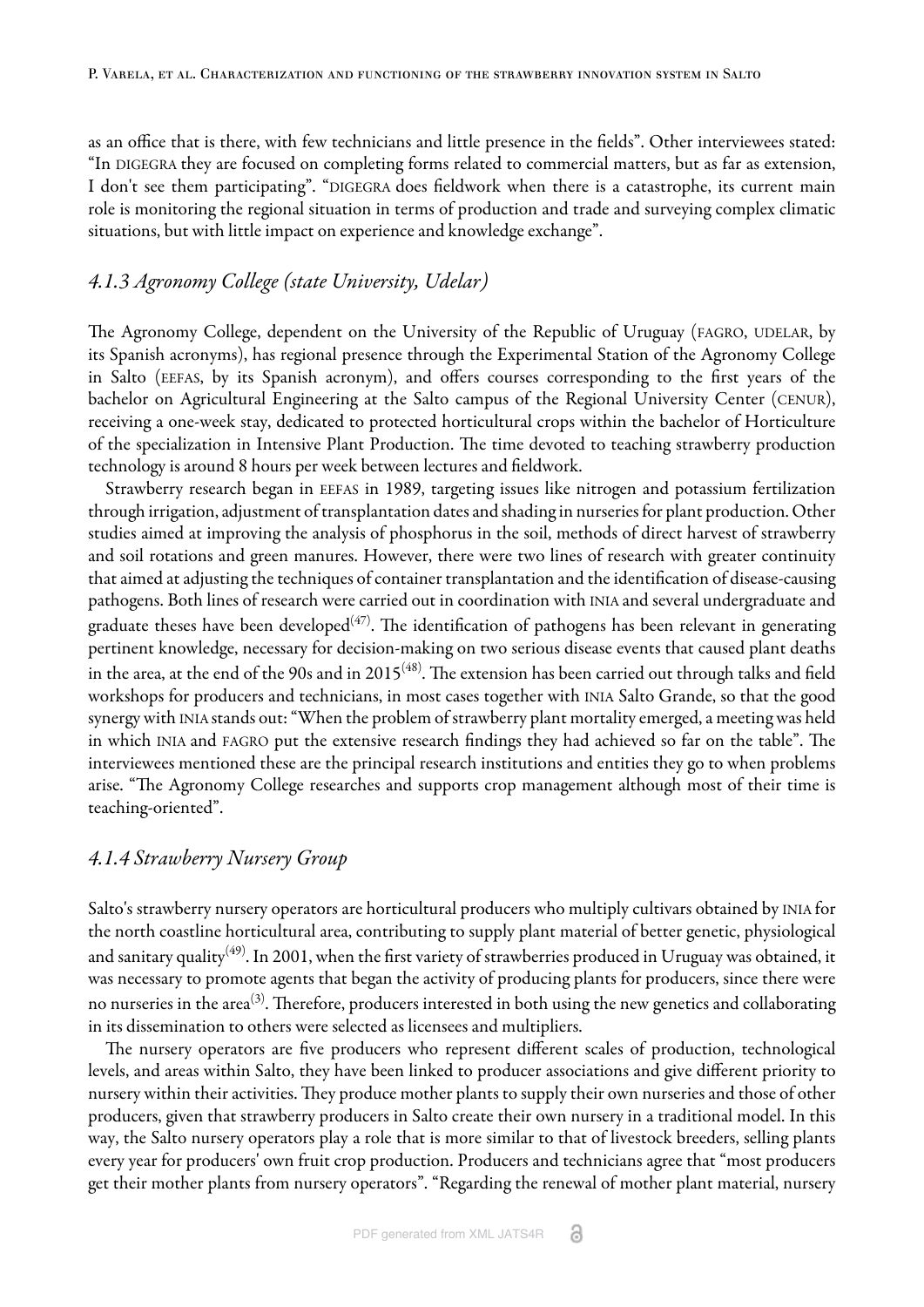operators play an important role in spreading innovation, making micro propagated plants and selling them to producers, transmitting information and guiding communication between technicians".

Nursery operators group activities are promoted by INIA, seeking to improve plant production, validating new cultivars before their release, discussing new local and introduced technologies, relieving problems, and anticipating needs. Information exchange is also facilitated through a group chat in WhatsApp messaging app. Joint bidding and commercialization of the latest varieties released have been milestones in the nursery operators group consolidation process. Thus, this group can be considered as a primary network for technical dialogue based on relatively structured contacts and having a certain degree of formality. "In production problem cases, such as plant death due to different pathogens, generated information is disseminated on account of interdisciplinary work among institutions, private technicians, INIA technicians, FAGRO teachers, producers, nursery operators, having common goals and contributing from their specific role".

### *4.1.5 Private advisory technicians*

Technical advice in Salto's horticulture was associated with protecting crops under greenhouses that replaced old protection structures called "quinchos" in the late 1980s and early 1990s. At that stage, according to Piñeiro, two-thirds of Salto's surveyed horticultural producers did not have technical advice $^{\rm (50)}$  $^{\rm (50)}$  $^{\rm (50)}$ .

In 2001, records show 56% of horticulturists received some sort of advice, through the Group Technical Assistance Program of PREDEG-JUNAGRA and from independent advisors. predeg's technical assistance combined individual farm visits with group meetings allowing technical advice access to many small producers. In 2006, the horticultural survey carried out by DIEA-DIGEGRA reported that 46% of producers started having some type of technical assistance on a weekly basis. In 2020, the Salto Horticola Union and the Municipal Administration of Salto revealed that 61% of producers received individual technical assistance, half of them through weekly visits<sup>[\(51](#page-14-19))</sup>. It should be noted that technical advice given by agronomists and agricultural technicians in Salto has mainly focused on pest and disease control and crop nutrition. According to the technicians and producers interviewed, "the existing articulation between institutions and technical advisors facilitating information is relevant, demanding and adds value to innovation". "The role of technical advisors is to disseminate technological innovation information to producers". Some indicate a tendency to resolve temporary situations. "Different advisory types coexist, the most common is short-term hiring to address specific problems; hiring technical support with an integral approach is unusual."

Nonetheless, it has been registered that popular opinion among producers and technicians is that "producers always try to get technical advice and most of them count on it", and that "60-80% of producers in Salto receive some type of technical assistance", which is inconsistent with the survey data. Despite the fact that for some interviewees "technical assistance is available for producers to access through various channels and on different modalities", there are uncertainties about why some producers still do not receive technical assistance.

# *4.1.6 Input trading companies*

Salto's horticultural activity generates an input demand that stimulates the presence of local suppliers of technological products such as seeds, phytosanitary treatment inputs (chemical and biological), fertilizers, irrigation equipment, plastics, machinery, and wood, among others. Additionally, local representatives from national firms visit production farms with their offers. Some trading companies have specialists in their teams. The interviewees agree on the importance of trading companies in cultivar innovation, adapting exogenous knowledge about imported technological inputs, and their inclusion in the production system (chemical and biological inputs, irrigation equipment, and plastics for crop protection). To develop or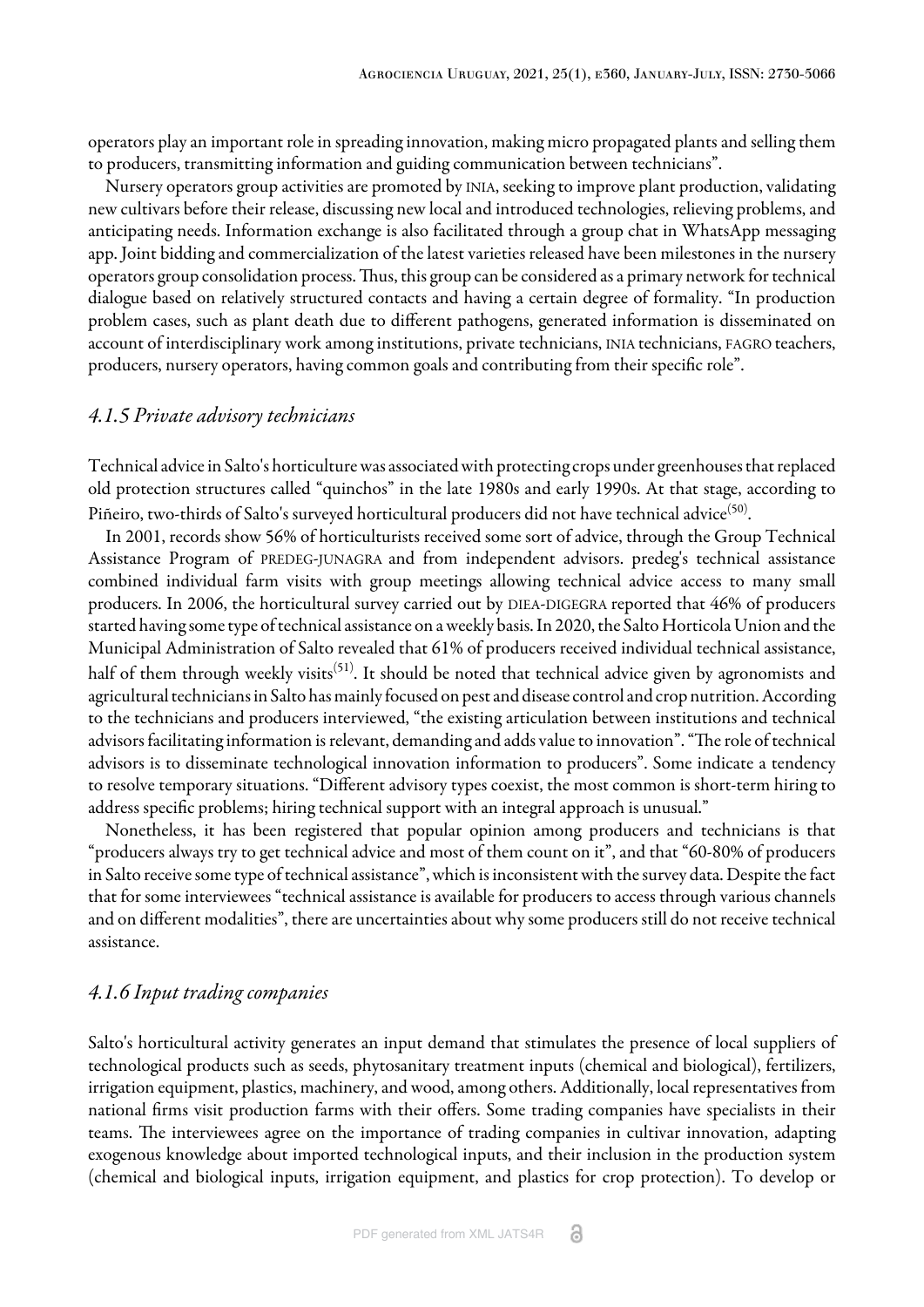validate a new, imported product, companies encourage some producers and consulting technicians to use it and, by trial and error, evaluate its benefits and the necessary adjustments to implement. Once validation is completed, the product is disseminated to the entire producer community through direct communication, social media and talks. The interviewees commented that this information should be taken with caution, since companies aim is to sell: "Importing and commercial companies participate in innovation systems. However, sales pressure exists. Companies representatives organize events at producers' houses to offer their products, influence their decisions and do business. It must be clear those are commercial events and one needs to be objective". In any case, producers expressed that "another way to receive technical advisory is through trading companies' agronomists. Producers go to stores and consult agronomists who sell products through their technical advice". "All commercial companies in Salto are a source of information; if producers need information, they have it available, it is within their reach and they know where to go look for it".

# *4.1.7 Associations of horticultural producers of Salto*

Most of Salto's producer associations are oriented to union activities, seeking to improve commercialization, services, security, and mitigate problems caused by severe weather. Currently, union affiliation rate is 64% according to data released by Salto Horticola and the Municipal Administration of Salto in 2020 $^{\rm{(51)}}$  $^{\rm{(51)}}$  $^{\rm{(51)}}$ .

Communication with national and local governments and with public institutions has been channeled through the unions. However, the Salto's Horticulturists Movement (SHM), an organization that operated between 1988 and 2002, used to manage these activities while working towards improving crop production technology, particularly for strawberry cultivation. The SHM impacted strawberry production positively by advising horticultural producers through its technical department. Additionally, it created nurseries to supply quality plants and experimental export experiences for its members.

Currently, Salto's producers are grouped in the Salto Horticola Union, established in 2012 as a civil association bringing together seven trade unions of horticultural producers of varied seniority and experience. These are: "Grupo Parada Viña", "Asociación Granjeros de Salto", "Mesa Hortícola de Salto", and the Rural Development Societies of Salto (SFR by their Spanish acronym) "Colonia 18 de Julio", "Presidente D. O. Gestido" and "Osimani y Llerena". Salto Horticola's goal is to consolidate an associative strategy to promote horticultural activity in the region, contributing to local and national development.

The interviewees do not recognize Salto Horticola as a relevant participant of the SIS, particularly when comparing its contribution with the major impact the Salto's Horticulturists Movement had in the past. Instead, they value its "work on business management, infrastructure, human resources, and financial management. Its interaction with producers and contribution towards development is permanent; there is a lot of coordination and weekly work, both formally and informally". Union affiliation rate is 64% according to data released by Salto Horticola and the Municipal Administration of Salto in 2020 $^{\left(51\right)}$ .

## *4.1.8 Horticultural producers of Salto*

The number of strawberry farms registered in Salto ranged between 67 and 107 according to annual surveys carried out by DIEA-DIGEGRA<sup>([52\)](#page-14-20)[\(53\)](#page-14-21)[\(54](#page-15-0))([55](#page-15-1))</sup>. Although it represents less than half of the strawberry producers in Uruguay, it produces more than half of the national production, as northern-coastline producers achieve higher average yields and possess increased technology $^{(56)}$  $^{(56)}$  $^{(56)}$ .

Salto's horticultural producers have generated relevant tacit knowledge based on cultivation accumulated experience. Strawberry plantation dates back to the end of the XIX century and was led by Harriague, who brought seeds into the country and invited an expert farmer from France<sup>[\(57](#page-15-3))</sup>. Fruit, vegetable, citrus, and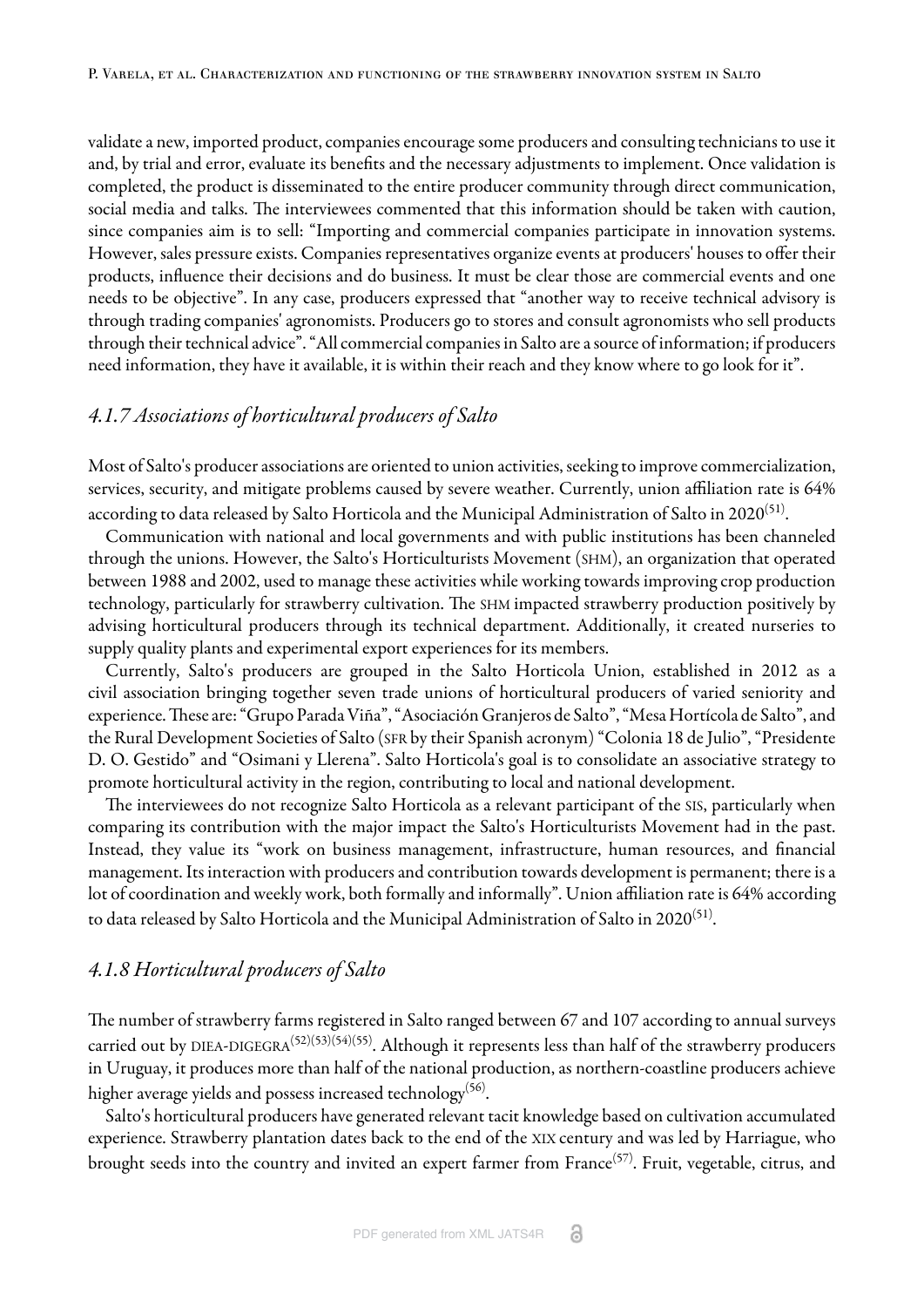vine production development was generated in the surroundings of the city of Salto at the end of the XIX century mainly by Italian immigrants<sup>[\(58\)](#page-15-4)</sup>. Portuguese immigration also contributed, in the first half of the XX century[\(59](#page-15-5)) .

Salto's horticulture was developed by seeking to supply the main consumption center of the country, entering "Mercado Modelo" of Montevideo with off-season products, taking advantage of certain favorable natural conditions and the application of crop weather protection techniques. This probably generated the need to develop trial-and-error adjustments in the production practices, intensive use of knowledge, and a technology-driven mindset.

Another peculiarity is that in Salto, unlike in other parts of the world, producers cultivate strawberries within a diversified scheme. Strawberries are regularly cultivated in production units that also grow other vegetables, sometimes intensively. Combining strawberry with tomato and pepper in greenhouses and with onion and sweet potato in open-field cultivation facilitates knowledge extrapolation from one item to another as well as the possibility of sharing resources such as infrastructure. In general, Salto's horticultural producers have a very positive attitude towards technology and are prone to innovate and communicate their experiences to other stakeholders in all kinds of informal instances. This feature has enabled information and knowledge transmission, consolidating expanded dialogue networks which have compensated for the lack of official services of technical assistance and rural extension. Strawberry producers in Salto can be considered to be a secondary network for technical dialogue, integrated by different actors and based on unstructured interactions, aiming to disseminate technological content to broad audiences. Opinions reinforcing this concept were collected during interviews mentioning that "producers are sources of information but, at the same time, they are demanding", "they generate information and exchange their ideas and experience with other producers". According to Freiría, northern horticulturists have positive expectations where generational change and new producers are welcomed $^{(60)}$  $^{(60)}$  $^{(60)}$ . There is innovation and rapid adoption of technology, investments, and willingness to grow. Furthermore, it is highlighted that successful production units are associated with direct market access and a series of soft skills based on tacit knowledge, which is difficult to systematize, document, and transmit.

# 4.2 Overall system performance

Through the testimony of the interviewees, personal observation and related documentation review, it can be concluded that the general performance of the SIS in Salto is synergistic. The elements supporting this assertion are listed below.

# *4.2.1 Articulation*

It is highlighted that over the years INIA has had a central role in facilitating synergy between the different participants of the SIS. INIA Salto Grande has developed an approach for strawberry production technology generation in Salto, considering it has to be oriented to solve limiting problems and must be easily "adoptable" and "appropriate" in order to become innovation. Undoubtedly, TARE's services play an important role. However, in terms of technological innovation, it is necessary to take into account producers' "adoptability" and their contribution to improving technology design to mitigate energy waste risks. Moreover, INIA focused on generating knowledge and original technological products in high impact factors (genetics and propagation), based on the fact that "adaptive research" of imported inputs and practical adjustments are, in general, rapidly carried out by producers, technical advisors, and trading companies. Examples of these are new products, fertilization adjustments, types of nylon, and irrigation equipment, among others, which are issues that research cannot address at the moment due to lack of resources. The group of nursery operators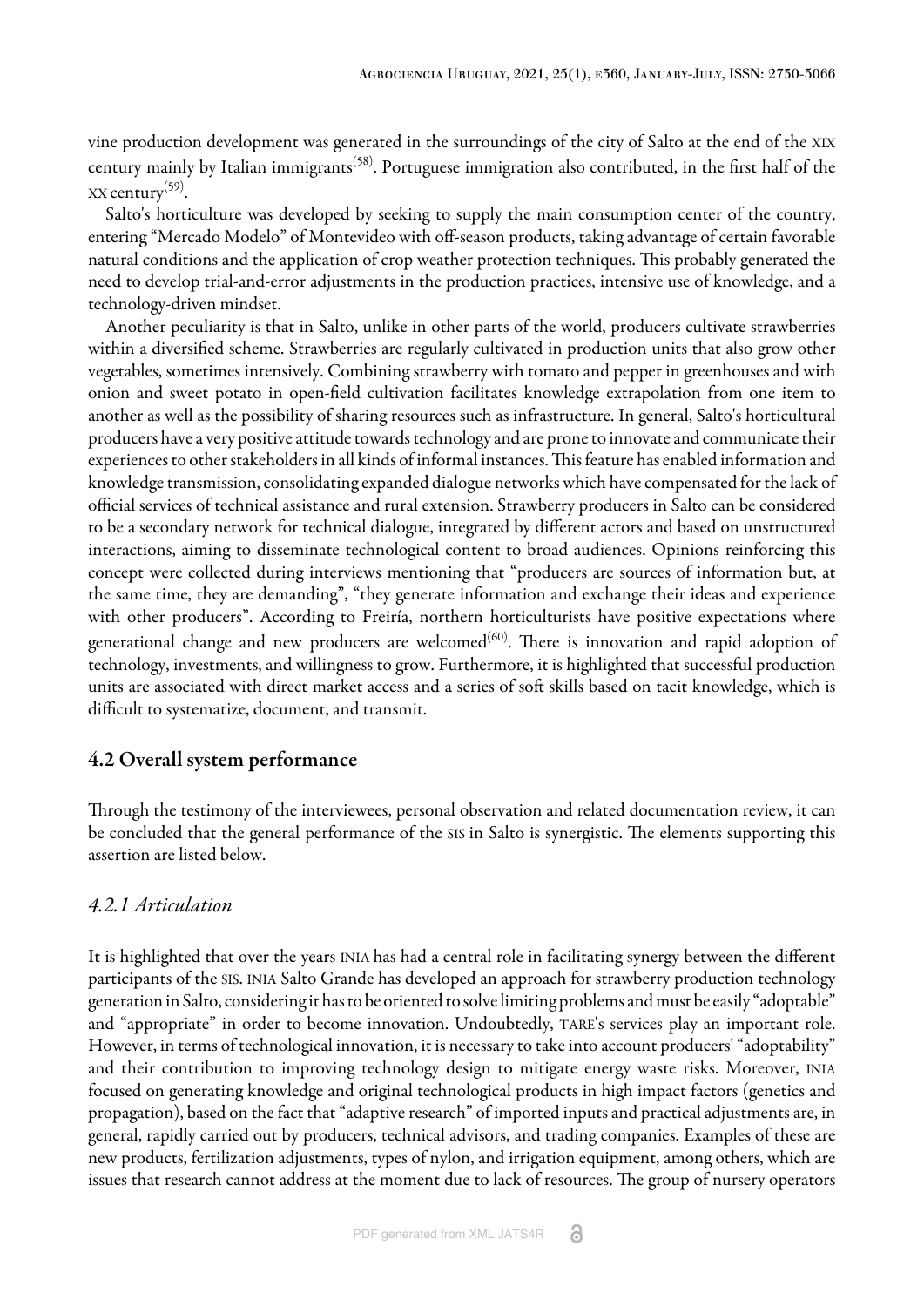has essentially assembled, integrated, and discussed knowledge generated in the area by research institutions, imported technologies, and producers' continuous adjustments. This enabled a continuous articulation between the different actors, strengthening ties, coordinating tasks, seeking to achieve a form of networking where trust and exchange have determined the sustainability of the innovation system.

According to the opinion of producers and technicians interviewed, "there is a good relationship between research and extension", "interactions with institutions are productive and in good terms", and "public and private institutional openness" was emphasized. It was expressed that "the innovation system works; it is receptive to well-founded demands and there is an intention to provide answers and promote exchange". Testimonies reveal that "the existing articulation between institutions and technical advisors, who are information facilitators, is relevant, demanding and adds value to SIS in Salto". Some indicate that among the "different advisory types that coexist, short-term hiring to address specific problems is the most common one, while hiring technical support with an integral approach is unusual". Regarding producers' attitude towards technical advice, it was indicated that "producers always try to receive technical advice, most of them count on it." For their part, the producers interviewed agree that interaction is strengthened as problems emerge, since "specific problems encourage the exchange even more". They mentioned that "when problems arise, people come together and work towards making a contribution because there is commitment."

Although articulation between actors exists, the operation can be improved. An interviewee indicated that "there is a good relationship, but there is room for improvement. Ideally, at least one annual meeting should be held to check crop status, identify possible contingencies and define responsibilities, deadlines and courses of action for the achievement of the objectives and goals that might be set".

### *4.2.2 Information availability and access*

It is recognized that there are several ways to access information in the area: "INIA's crop-specific workshops, FAGRO workshops, presentation of theses and projects' results, communication between producers, private technicians and institutions and input suppliers". It is understood that "information flows through INIA", according to the comment of a technician who highlights new material generation, with greater potential and resistance capacity, as the key for crop sustainability in the region.

The interviewees mention demonstration farms, producers' group meetings and INIA's workshops as good tools to disseminate information.

It is important to mention that problems regarding technology access for small-scale producers can be identified. The lack of periodic technical assistance, with an integral approach, is pointed out as an impediment. It is believed that "technological information flows with difficulty, or is hard to access for small producers who sometimes do not even have technical assistance", "they are one step behind".

Producers indicate some improvements needed regarding technical advice: i) a more integral technical advice, taking into consideration that problems are related to property management; and ii) greater coverage through the presence of technicians in the territory. In other words, although information is available to the vast majority and there is significant adoption of national cultivars and improved plant production techniques, technology adoption degree requiring greater investment or greater control of processes fluctuates according to different economic, cultural and technical advice variables that producers receive.

Furthermore, the existence of a secondary network, a system of families that provides knowledge and information flow in the region is recognized. An interviewee describes it stating that "if a producer is doing good with a certain variety, the rest find out right away because every Sunday people meet, either at the agrarian league game or at gatherings. Family dialogue networks are valuable circuits". Salto's horticultural producers generally communicate their experiences directly to other producers or to the groups they are part of. Communications have been enhanced with the use of social networks such as Facebook or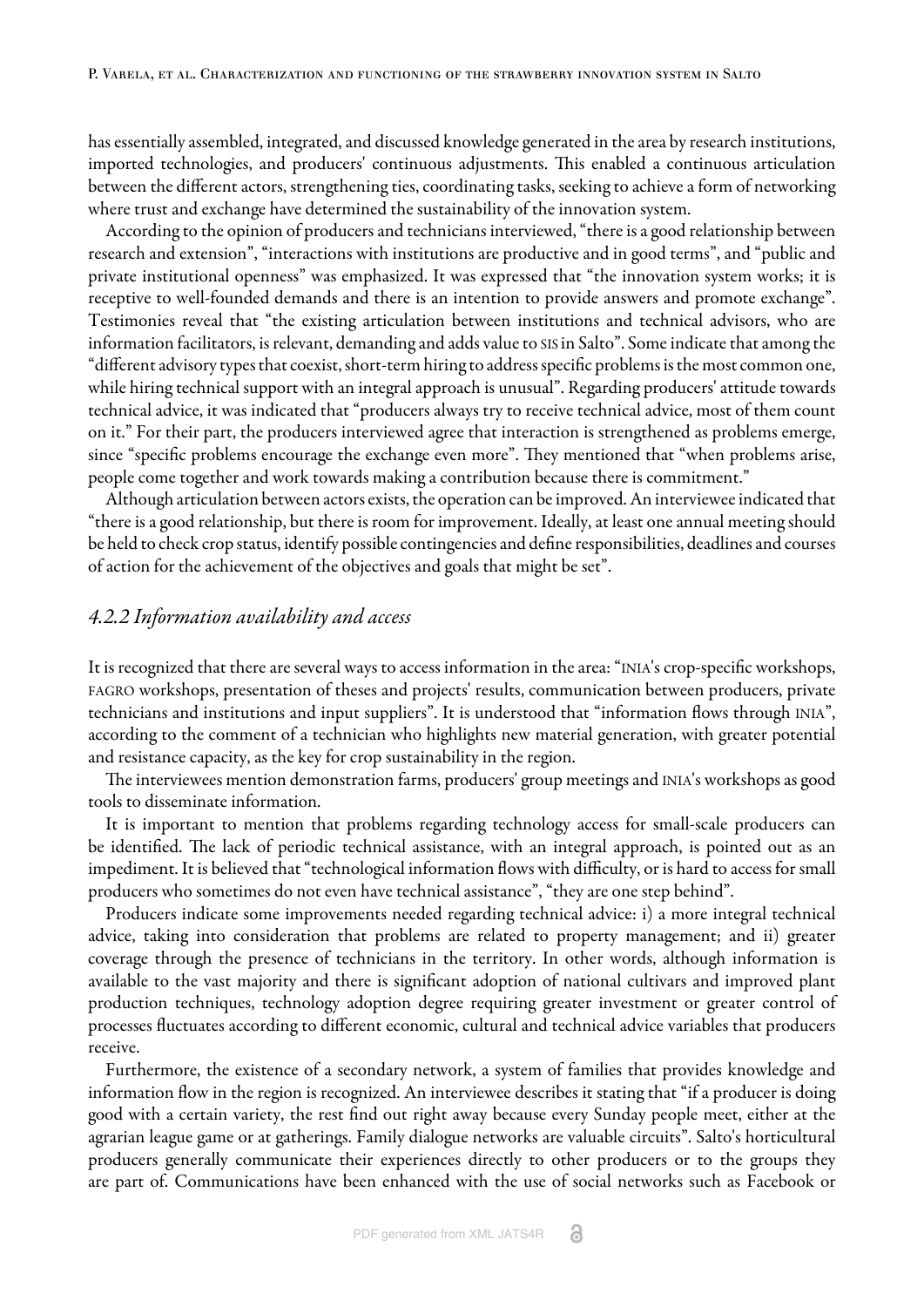<span id="page-11-0"></span>WhatsApp, which some interviewed technicians mention as other alternative channels for the dissemination of technologies. In this secondary dialogue network, private technicians and trading companies also interact, constituting a meeting place for different actors, fostering frequent informal interactions.



FIGURE 1 Salto's SIS participants and their level of interaction

[Figure 1](#page-11-0) shows the relative importance of the participants within Salto's SIS, their degree of interaction and information flow regarding the innovation of strawberry technology.

As can be noted in the diagram, there are actors with greater relative weight within the SIS (represented with the thickness of each circle) according to their role and level of involvement. At the same time, all the actors are linked to each other, although the degree of interaction and the flow of information exchanged vary, represented by the thickness of the arrows.

#### 5. Conclusions

In this study, the strawberry innovation system (SIS) in Salto was characterized by analyzing its participants and operational performance. Firstly, the actors involved in the SIS were determined: INIA, the Agronomy College, DIGEGRA, Nursery operators Group, input trading companies, Salto Horticola, producers and technical advisers. Not all participants have the same weight in this system.

Salto's SIS has prioritized the generation of local knowledge in key production factors over other model types (imported knowledge). This particularity constitutes a strength that explains why the SIS provides successful responses to specific emerging problems.

From the interviews, three types of actors according to their relevance can be identified. The first group has great relevance and is constituted by: i) INIA Salto Grande, ii) the group of nursery producers (licensees of INIA's cultivars) that make up a primary network of technical dialogue, and iii) Salto's horticultural producers who represent a secondary technical dialogue network.

INIA's vegetable genetic improvement program stands out, having among its roles the creation of new materials adapted to the regional strawberry production system and the generation of technologies capable of solving specific problems with easily appropriated proposals, allowing to maintain crop competitiveness in the area.

Nursery operators have a very important role in the SIS, representing a primary network of technical dialogue that validates technology. This cooperation has an institutionalized interaction basis. For their part,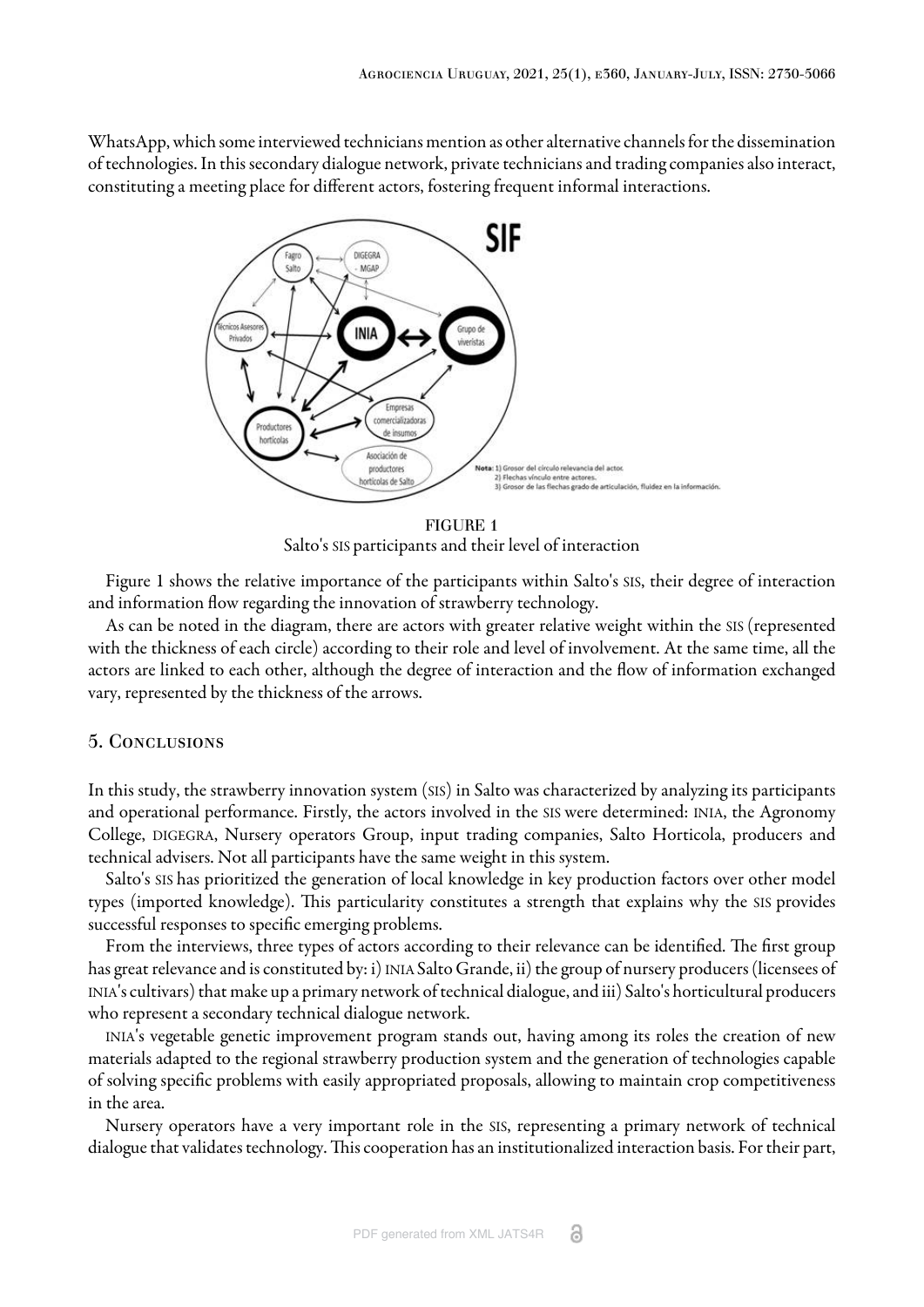horticultural producers are also relevant actors of SIS in the dissemination of information on a less structured interaction basis (face-to-face informal mechanisms often based on kinship or friendship).

A second group of intermediate relevance is constituted by: i) input trading companies, ii) technical advisers and iii) FAGRO. The first two provide technical information and advice, mainly on issues related to pest and disease control and plant nutrition. FAGRO's work in Salto is teaching about crop technology and investigating plant pathology and propagation.

The third group is constituted by low-relevance actors in SIS, which are: i) DIGEGRA (MGAP), and ii) producer associations. Despite both participants in this third group had a greater impact on strawberry technology in the past, their role has changed.

Results indicate that the SIS presents a synergistic operation, explained by:

i) INIA's predominant role, stimulating the participation of producers in all stages of the knowledge creation process and encouraging the demand for more knowledge, contributing to system sustainability. This participation is structured in two levels: a) through a primary network of producers (nursery operators), who are referents in cultivation, for validation, discussion of problems and solutions, both the promoted by INIA and those generated by producers themselves (giving value to local knowledge) and input suppliers; and b) through a broad network of producers who contribute to the dissemination of previously developed proposals in the region.

ii) An operational framework in which technological proposals are selected by assessing, a priori, their ease of use and their potential to solve problems.

iii) The role of technical advisers and input trading companies in disseminating information and their direct work with producers. Among producers, consultation with technicians is considered to be the main channel of information access, although this access is inequitable and depends on the production scale.

iv) The significant presence of networks among SIS actors, compensating the lack of technical assistance and rural extension services. On the other hand, producers have been expanding their access to information due to advances in new communication technologies. These aspects stimulate a synergistic functioning, favoring the flow of information, experiences, or tacit knowledge exchange between the different actors through formal interactions, mainly in the primary network as well as informal relations in the secondary network. These two networks promote information socialization generating linear or creative imitations that expand the adoption rate and strengthen social capital, promoting a local culture that favors technical change.

#### **REFERENCES**

- <span id="page-12-0"></span>1. Ministerio de Ganadería, Agricultura y Pesca, DIEA (UY). Anuario Estadístico Agropecuario 2011 [Internet]. Montevideo: MGAP; 2011 [cited 2020 Dec 22]. 245p. Available from: [https://bit.ly/2WAAMvI.](https://bit.ly/2WAAMvI)
- <span id="page-12-1"></span>2. Vicente E, Manzzioni A, González Arco M, Giménez G, Barros C, Vassallo M. La producción de frutilla en Salto: investigación, desarrollo e innovación. Rev INIA. 2012;31:37-42.
- <span id="page-12-2"></span>3. Giménez G, Vicente E, Manzzioni A. INIA Arazá: la primera variedad de frutilla obtenida en Uruguay. País Agropecuario. 2002;8(85):25-8.
- <span id="page-12-3"></span>4. Voth V, Bringhurst RS. Polyethylene over strawberries. Calif Agr.1959;13(5):5-14.
- <span id="page-12-4"></span>5. Voth V, Bringhurst RS. Early mulched strawberries. Calif Agr. 1962;16(2):14-5.
- <span id="page-12-5"></span>6. Voth V, Bringhurst RS, Bowen HJ, Mock T. New strawberry irrigation systems. Calif Agr. 1973;27(9):8-10.
- <span id="page-12-6"></span>7. Medina Mínguez JJ. La fresa de Huelva [Internet]. Sevilla: Junta de Andalucía; 2008 [cited 2020 Dec 22]. 341p. Available from:<https://bit.ly/3pi37nc>.
- <span id="page-12-7"></span>8. Sordo MH, Travadelo M, Pernuzzi C. Evolución del cultivo de frutilla en la provincia de Santa Fe (Argentina) en los últimos 50 años. Hortic argent. 2017;36(90):13-24.
- <span id="page-12-8"></span>9. Kirschbaum DS, Vicente E, Cano-Torres MA, Gambardella M, Veizaga-Pinto MK, Antunes LEC. Strawberry in South America: from the Caribbean to Patagonia. Acta Hortic. 2017;(1156):947-56.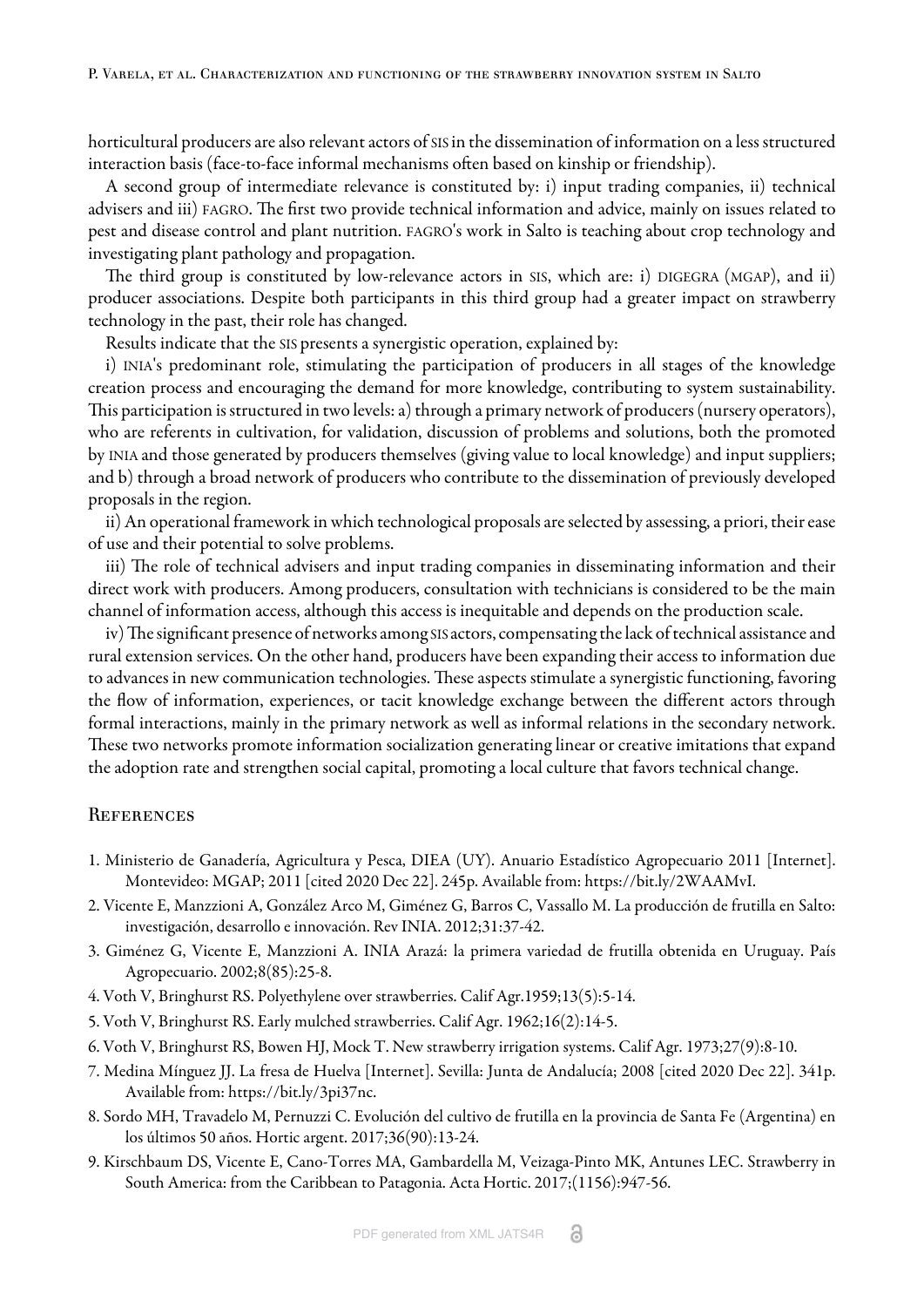- <span id="page-13-0"></span>10. Giménez G, Lenzi A, Vicente E, Manzzioni A, Castillo A. El primer cultivar de frutilla de día neutro de INIA: LBK 36.1. Rev INIA. 2016;45:29-30.
- <span id="page-13-1"></span>11. Fagherazzi AF, Kretzschmar AA, Macedo TA, Vignolo GK, Antunes LE, Kirschbaum DS, Gimenez G, Zoppolo R, Jofre F, Rufato L. La coltivazione dei piccoli frutti in Sud América: non solo mirtilli. Rivista di frutticoltura e di ortofloricoltura. 2017;7(8):44-7.
- <span id="page-13-2"></span>12. Antunes LE, Peres N. Strawberry Production in Brazil and South America. Int J Fruit Sci. 2012;13(1-2):156-61.
- <span id="page-13-3"></span>13. Gambardella M, Pertuzé R. Strawberry production in South America. Acta Hortic. 2006;(708):419-24.
- <span id="page-13-4"></span>14. Kirschbaum DS, Hancock JF. The strawberry industry in South America. HortScience. 2000;35:807-11.
- <span id="page-13-5"></span>15. Case Studies on Alternatives to Methyl Bromide: Technologies with Low Environmental Impact. Paris: UNEP; 2000. 82p.
- <span id="page-13-6"></span>16. Lloyd M, Gordon T. Collective action, land stewardship and soilborne pathogens in California strawberry production. CalifAgric. 2016;70(3):101-3.
- <span id="page-13-7"></span>17. Balligton JR, Giménez G, Vicente E. Alternatives to methyl bromide in strawberry production: the Uruguayan system. In: Proceedings of the 5th North American Strawberry Conference Conference; 2001 Jan 14-16; Niagara Falls. Alexandria (VA): ASHS Press; 2002. p. 129-31.
- <span id="page-13-8"></span>18. Vicente E, Manzzioni A, Giambiasi M, Lado J, Varela P, Arruabarrena A, Silvera E, Machín A, González-Arcos M. La búsqueda de variedades de frutilla adaptadas al nuevo escenario de la zona de Salto. Rev INIA. 2019;57:18-22.
- <span id="page-13-9"></span>19. Vicente E, Manzzioni A, Arruabarrena A, Varela P, González M, De Hegedus P. Alternativas para enfrentar la mortalidad de plantas de frutilla en la zona de Salto: un desafío para el sistema de innovación regional. Rev INIA. 2018;53:42-7.
- <span id="page-13-10"></span>20. Rogers EM. Diffusion of innovations. 5th ed. New York: Free Press; 1995. 543p.
- <span id="page-13-11"></span>21. Röling N. The agricultural research technology transfer interface: a knowledge systems perspective. In: Kaimowitz D, editor. Making the link: Agricultural Research and Technology Transfer in Developing Countries. New York: CRC Press; 1990. p. 1-42.
- <span id="page-13-12"></span>22. Ludvall BA, editor. National System of Innovation: Towards a Theory of Innovation and Interactive Learning. Londres: Pinter; 1992. 342p.
- <span id="page-13-13"></span>23. Arocena R, Sutz J. Subdesarrollo e innovación: navegando contra el viento. Madrid: Cambridge University Press; 2003. 230p.
- <span id="page-13-14"></span>24. Hounkonnou D, Kossou D, Kuyper TW, Leeuwis DE, Nederlof S, Röling Sakyi-Dawson O, Traoré M, Van Huis A. An innovation systems approach to institutional change: smallholder development in West Africa. Agric Syst. 2012;108:74-83
- <span id="page-13-15"></span>25. Spielman DJ, Ekboir J, Davis K, Ochieng CMO. An innovation systems perspective on strengthening agricultural education and training in sub-Saharan Africa. Agric Syst. 2008;98(1):1–9.
- <span id="page-13-16"></span>26. Enhancing Agricultural Innovation: How to Go Beyond the Strengthening of Research Systems [Internet]. Washington (DC): World Bank; 2007 [cited 2020 Dec 22]. 157p. Available from: <https://bit.ly/38xOB3Y>.
- <span id="page-13-17"></span>27. Sumberg J. Systems of innovation theory and the changing architecture of agricultural research in Africa. Food Policy. 2005;30:21-41.
- <span id="page-13-18"></span>28. PROCISUR. Rol de la extensión rural en la gestión de innovaciones [Internet]. [place unknown]: INTA; 2012 [cited 2020 Dec 22]. 19p. Available from: <https://bit.ly/2WAFJVk>.
- <span id="page-13-19"></span>29. Klerkx L, Schut M, Leeuwis C, Kilelu C. Advances in Knowledge Brokering in the Agricultural Sector: Towards Innovation System Facilitation. IDS Bulletin. 2012;43(5):53-60.
- <span id="page-13-20"></span>30. Rosenstein S, Pimolini C, Pasquale A, Giubileo G, Cosolito P. Las redes de diálogo como herramienta de cambio de las formas de "ver y actuar": el caso de la localidad de Zavalla (Pcia de Santa Fé). Rev investig Fac Cienc Agrar Univ Nac Rosario. 2004;5(4):43-62.
- <span id="page-13-21"></span>31. Leeuwis C, Pyburn R, Röling N. Wheelbarrows full of frogs: social learning in rural resource management: international research and reflections. Assen: Koninklijke Van Gorcum; 2002. 479p.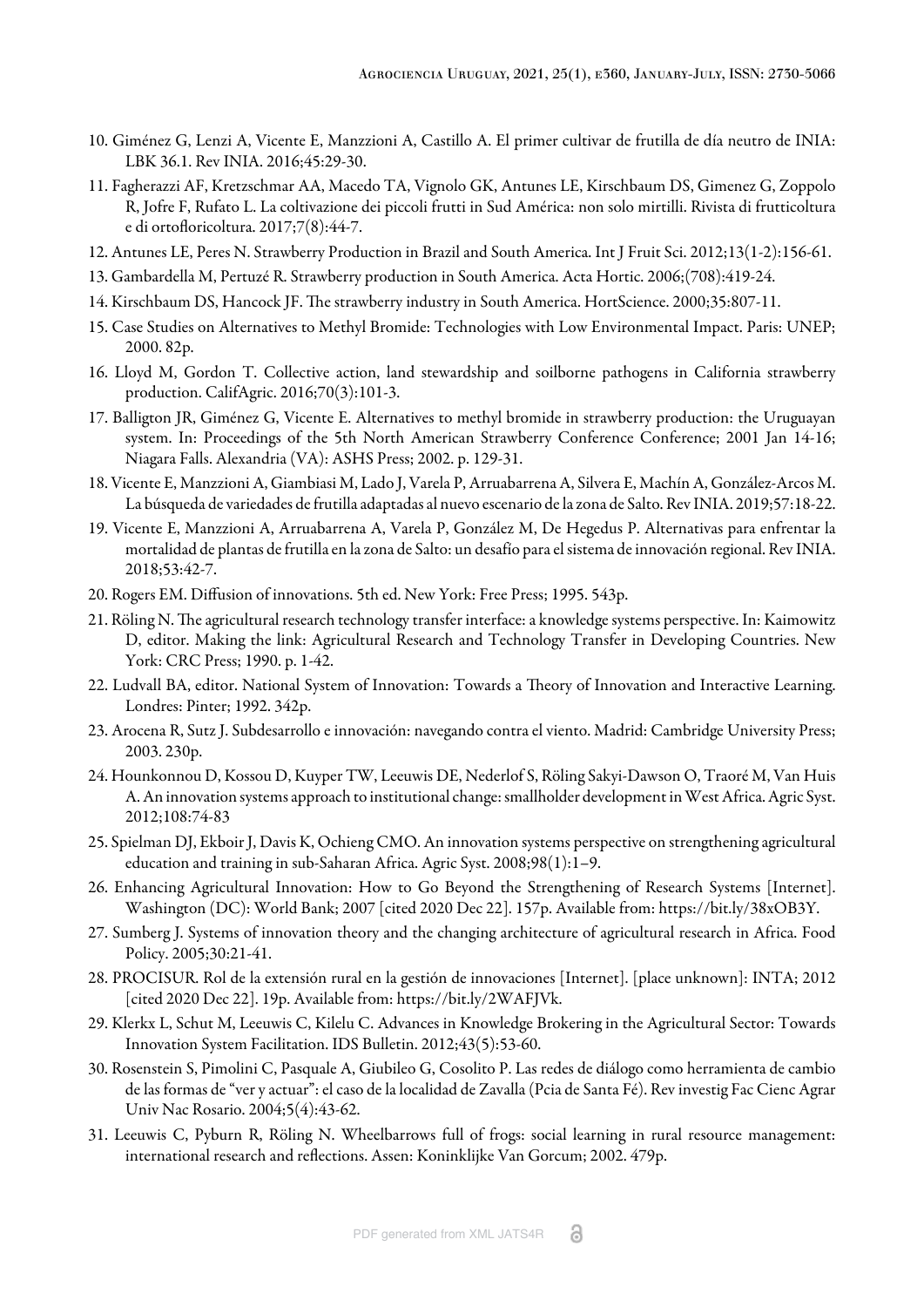- <span id="page-14-0"></span>32. Leeuwis C, Van der Ban A. Communication for rural innovation: rethinking agricultural extension. Oxford: Blackwell Science; 2004. 412 p.
- <span id="page-14-1"></span>33. Albanesi R, Rosenstein S, Cittadini R. La extensión y las posibilidades de cambio de las normas técnicas locales. Agrociencia Uruguay. 2001;5(1):78-89.
- <span id="page-14-2"></span>34. Taylor SJ, Bogdan R. Introducción a los métodos cualitativos de investigación. Barcelona: Paidós; 1996. 344p.
- <span id="page-14-3"></span>35. Munyua HM, Stilwell C. The applicability of the major social science paradigms to the study of the agricultural knowledge and information systems of smallscale farmers. Innovation. 2012;44:10-43.
- <span id="page-14-4"></span>36. Platt J. Case study in American methodological thought. Curr Sociol. 1992;40(1):17-48.
- <span id="page-14-5"></span>37. Stoecker R. Evaluating and rethinking the case study. Sociol Rev. 1991;39(1):88-111.
- <span id="page-14-6"></span>38. Yin RK. Case study research: design and methods. Newbury Park (CA): Sage publications; 1989. 165p. (Applied social research methods series; 5).
- <span id="page-14-7"></span>39. Patton MQ. Qualitative evaluation methods. Beverly Hills (CA): Sage Publications; 1980. 381p.
- <span id="page-14-8"></span>40. Tapella E. El mapeo de Actores Claves [Internet]. [place unknown]: Universidad Nacional de Córdoba; 2007 [cited 2020 Dec 22]. 18p. Available from: <https://bit.ly/3pc4aVB>.
- <span id="page-14-9"></span>41. Vicente E, Gimenez G, Manzzioni A, Cabot M. Avances del programa de mejoramiento genético de frutilla en Uruguay. In: Simposio nacional de morango. Pelotas: Embrapa; 2004. p. 38-45.
- <span id="page-14-10"></span>42. Aldabe R. Frutilla. Montevideo: DIAFI; 1978. 98p.
- <span id="page-14-11"></span>43. Tanaka M, Genta H. Control del medio ambiente bajo invernadero y túnel plástico. Salto: Estación Experimental de Citricultura; 1982. 61p.
- <span id="page-14-12"></span>44. Tanaka K, Hoshide T, Yamada A, Taira S. Fatigue crack propagation in biaxial stress fields. Fatigue Fract Eng Mater Struct. 1979;2(2):181-94.
- <span id="page-14-13"></span>45. Pareja M, Bervejillo J, Bianco M, Ruíz A, Torres A. Evaluación de los impactos económicos, sociales, ambientales e institucionales de 20 años de inversión en investigación e innovación agropecuaria por parte del Instituto Nacional de Investigación Agropecuaria (INIA) – Uruguay: resumen ejecutivo. Montevideo: INIA; 2011. 41p.
- <span id="page-14-14"></span>46. Oficina de Planeamiento y Presupuesto (UY). Dirección General de la Granja. In: Portal de Transparencia Presupuestaria [Internet]. Montevideo: OPP; 2020 [cited 2020 Dec 22]. Available from: [https://bit.ly/2JIzR](https://bit.ly/2JIzRH1) [H1](https://bit.ly/2JIzRH1).
- <span id="page-14-15"></span>47. Barros Mainardi C, Garcia de Souza M. Comportamiento productivo de variedades de frutilla (Fragaria x ananassa Duch.) según fecha de enraizado en el noroeste de Uruguay. Agrociencia Uruguay [Internet]. 2015 [cited 2020 Dec 22];19(2):17-25. Available from: [http://bit.ly/2JcDpB5.](http://bit.ly/2JcDpB5)
- <span id="page-14-16"></span>48. Machín A, González P, Vicente E, Sánchez M, Estelda E, Ghelfi J, Silvera-Pérez E. First Report of Root and Crown Rot Caused by Neopestalotiopsis clavispora on Strawberry in Uruguay. Plant Dis. 2019;103(11):2946.
- <span id="page-14-17"></span>49. Vicente E, Manzzioni A, Giménez G, González M, Lenzi A. Tecnología para la producción local de plantas y mejoramiento genético: bases para el desarrollo del cultivo de frutilla en el litoral Norte de Uruguay. ln: VI Simpósio Nacional do Morango, V Encontro sobre pequeñas frutas e frutas nativas do Mercosul: anais. Brasilia(BR): EMBRAPA; 2012. p. 52.
- <span id="page-14-18"></span>50. Piñeiro D, Riella A, Kmaid G, Nuñez A, Gabriotto S, Romero J, Tubío M. Informe de encuesta: opiniones, actitudes y comportamientos de los productores horticolas de Salto. Salto: Universidad de la República; 1992. 98p
- <span id="page-14-19"></span>51. Horticultores salteños divulgan resultados de un estudio sobre su realidad productiva. COPROFAM [Internet]. 2020 May 04 [cited 2020 Dec 22]. Available from:<http://bit.ly/2JLV6HY>.
- <span id="page-14-20"></span>52. Ministerio de Ganadería, Agricultura y Pesca, DIEA (UY). Encuestas hortícolas 2012: Zonas Sur y Litoral Norte [Internet]. Montevideo: MGAP; 2013 [cited 2020 Dec 22]. 20p. (Serie Encuestas; 314). Available from: [http](https://bit.ly/2X4siyG) [s://bit.ly/2X4siyG.](https://bit.ly/2X4siyG)
- <span id="page-14-21"></span>53. Ministerio de Ganadería, Agricultura y Pesca, DIEA (UY). Encuestas hortícolas 2014: Zonas Sur y Litoral Norte [Internet]. Montevideo: MGAP; 2015 [cited 2020 Dec 22]. 17p. (Serie Encuestas; 330). Available from: [http](https://bit.ly/2JxRzJp) [s://bit.ly/2JxRzJp](https://bit.ly/2JxRzJp).